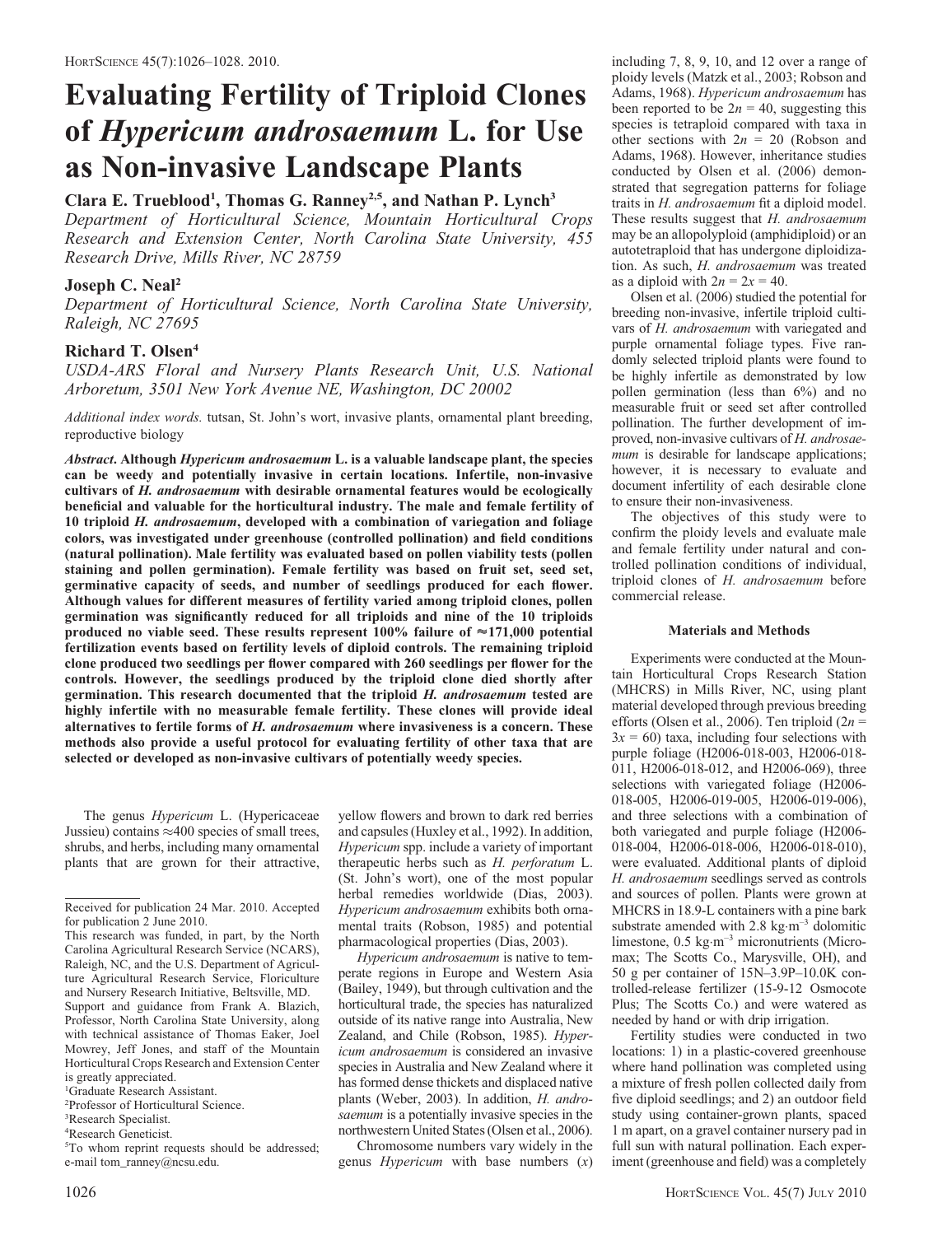randomized design with 11 taxa and five single-plant replicates per taxa.

Holoploid 2C DNA content (i.e., DNA content of the entire nonreplicated, chromosome complement) was determined through flow cytometry (Doležel et al., 1998) for all of the plants included in this study. Nuclei isolation and staining  $(4', 6$ -diamidino-2phenylindole) followed the protocols provided by Palmer et al. (2009). The mean fluorescence of each sample was compared with an internal standard of known genome size: *Pisum sativum* L. 'Ctirad',  $2C = 8.76$  pg (Greihuber et al., 2007).

Evaluating male fertility. Fresh pollen was collected from flowers at anthesis for each plant and used for viability tests. Pollen grains were stained in 40  $\mu$ L of 1% acetocarmine on a microscope slide. The slide was heated three times over a hot plate set at medium–low temperature to heat without boiling for 5 s, sealed with valap (1 petroleum jelly:1 lanolin:1 paraffin by weight), and incubated at room temperature  $(23 \text{ °C})$  for 5 h. Stained, well-formed pollen grains were scored as viable. Pollen germination was observed in 5-mL petri dishes containing Brewbaker and Kwack (1963) media supplemented with 5% sucrose and solidified with 2% agarose (Marquard, 1992). Pollen grains with pollen tubes greater than one-half the diameter of the pollen grain after 5 h were scored as germinated. Pollen staining and germination were observed using a compound light microscope (Nikon Eclipse 80i, Tokyo, Japan) under  $\times 100$ and  $\times$ 400 magnifications. For each replicate, 100 or more pollen grains were scored.

Evaluating female fertility (greenhouse study). Ten flowers from each single plant replicate of all 11 taxa were hand-pollinated daily for as long as they were receptive using a mixture of fresh pollen collected daily from five diploids plants. Flowers were not emasculated. The experimental design was completely randomized with five replications  $(n=5)$  and 10 flowers (subsamples) per single plant replicate. Fruit were harvested when capsules matured and turned from bright red to brown. Percentage of fruit set (percentage of tagged/pollinated flowers that formed fruit), number of seeds per fruit, and germinative capacity of seeds were determined. Germinative capacity of seeds harvested from successful crosses was determined using in vitro germination. Two germination blotters (SDB3.5; Anchor Paper Co., St. Paul, MN), soaked with 100  $\mu$ M gibberellic acid (21 g·L<sup>-1</sup> Provide®; Valent Biosciences, Walnut Creek, CA), were placed in 10-cm petri dishes. A sample of 50 seed per fruit, or all seed available when less than 50, was sown per petri dish. Petri dishes were sealed with parafilm and placed in a growth chamber maintained at 24 °C, 16-h light/8-h dark period, and 42  $\mu$ mol·s<sup>-1</sup>·m<sup>-2</sup> photosynthetically active radiation provided by fluorescent lights. After 8 weeks, seeds with emerged radicles were scored as germinated. Average number of seedlings produced from each flower was calculated for each plant as: (% fruit set/100)  $\times$  seeds per fruit  $\times$  (% germination/100).

Evaluating female fertility (field study). Twenty-five flowers on each single plant replicate per taxon were selected and allowed to undergo natural pollination. The experimental design was completely randomized with five replications  $(n = 5)$  and 25 flowers (subsamples) per plant. Fruit were harvested and female fertility assessed as described previously.

Data from male and female fertility studies were analyzed using analysis of variance (PROC GLM, SAS Version 9.1.3; SAS Institute Inc., Cary, NC) and means compared using Fisher's protected least significant difference at  $\alpha$  = 0.05.

## Results and Discussion

Diploid plants had a mean 2C DNA content of  $1.09 \pm 0.01$  (SEM) pg compared with a mean of  $1.64 \pm 0.01$  (SEM) pg for triploids. The genome sizes were significantly different  $(P < 0.01)$  and consistent with their respective ploidy levels.

Male fertility. In the greenhouse study, ploidy level had a significant effect on pollen staining (F value = 5.76,  $P < 0.0001$ ) and germination (F value = 103.9,  $P < 0.0001$ ). Pollen from triploid plants had 29% to 60% staining compared with 83% staining for pollen from diploid plants (Table 1). Pollen germination for triploid plants was 0% to 23% compared with 63% pollen germination for diploid plants.

In the field study, ploidy level had a significant effect on pollen germination (F value = 804.5,  $P < 0.0001$ ) but not on pollen staining. Diploid plants had 76% pollen germination compared with 0% to 6% pollen germination for triploid clones (Table 2).

Because acetocarmine stains DNA and cytoplasm (Adeleke et al., 2002; Belling, 1921, 1926), these results indicate that the triploid plants produced some pollen grains with DNA and cytoplasm, but they may not necessarily be functional. Pollen staining often results in an overestimation of pollen viability (Olsen et al., 2006). Pollen germination was typically much lower than pollen staining, particularly for the triploids (Tables 1 and 2). Even so, the capacity for pollen to germinate does not ensure that it can complete fertilization and produce a functional embryo.

Female fertility. In the greenhouse study, crosses among diploids resulted in 97.7% fruit set with a mean of 340 seeds per fruit and a germination percentage of 76.4% (Table 3). This resulted in an average of 260 seedlings generated per flower. Triploid plants produced fruit and only three triploid clones produced less fruit than the diploid controls. However, all of the triploids produced fewer seeds than the diploid controls. Furthermore, the seeds produced by the triploids were not viable and failed to germinate in all but one of the triploids (H2006-069), which had a germination rate of 9.5%, and those seedlings failed to grow beyond 1.5 cm in height before dying. As a result of the production of non-viable seeds, all but one of the triploid clones produced 0 seedlings per flower.

In the field study, natural pollination of diploid taxa resulted in 94.4% fruit set with an average of 132 seeds per fruit and a germination percentage of 66.4% (Table 4). As a result, an average of 100 seedlings was produced per flower. Triploid clones had varying levels of fruit set, but fruit had significantly fewer seeds per fruit and none of those seeds germinated resulting in an average of 0 seedlings per flower for all of the triploids.

The greenhouse and field studies demonstrated that under a range of environmental conditions, and with either controlled or natural pollination, triploid H. androsaemum had varying levels of fruit set, but these fruit had either nonviable seeds or seeds that produced abnormal or terminal seedlings. Nine of the 10 triploid cultivars had undetectable levels of female fertility in either study. These data were based on  $\approx$  25 flowers from each plant with five replicates of nine taxa equaling 1125 flowers for the field study and five flowers from each plant with five replicates of nine taxa equaling 225 flowers for the greenhouse study. Based on a potential of 100 seedlings per flower for the control plants in the field and a potential 260 seedlings per flower for the control greenhouse plants, this represents 100% failure of  $\approx$  171,000 potential fertilization events for the nine triploid clones. Triploids that reproduce through sexual pathways with normally reduced gametes are typically highly infertile owing to uneven segregation during meiosis (Sybenga, 1996) leading to abortive gamete or embryo development. This appears to be the case with triploid H. androsaemum. Like many triploid plants, triploid interspecific hybrids such as

Table 1. Pollen staining and germination rates of greenhouse-grown diploid  $(2x)$  control and triploid  $(3x)$ clones of Hypericum androsaemum.

| Taxa                       | Pollen staining <sup>2</sup> $(\%)$ | Pollen germination <sup>2</sup> $(\%)$ |
|----------------------------|-------------------------------------|----------------------------------------|
| Control $(2x)$             | 83.1 a                              | 62.5a                                  |
| H2006-018-011              | 59.7 <sub>b</sub>                   | 12.9 <sub>bc</sub>                     |
| H <sub>2006</sub> -018-003 | 57.3 bc                             | 3.4c                                   |
| H <sub>2006</sub> -018-010 | 54.2 bc                             | 0.4c                                   |
| H <sub>2006</sub> -018-012 | 53.8 bc                             | 2.5c                                   |
| H <sub>2006</sub> -018-005 | $48.0$ bcd                          | 1.5c                                   |
| H <sub>2006</sub> -069     | $46.0$ bcd                          | 8.8 bc                                 |
| H <sub>2006</sub> -018-006 | 45.5 bcd                            | 22.8 <sub>b</sub>                      |
| H2006-018-004              | 38.4 bcd                            | 3.8c                                   |
| H <sub>2006</sub> -019-005 | 37.1 cd                             | 0.0c                                   |
| H <sub>2006</sub> -019-006 | 28.6 d                              | 1.8c                                   |

z Means, n = 5, followed by the same letter within a column are not significantly different based on Fisher's protected least significant difference at  $\alpha = 0.05$ .